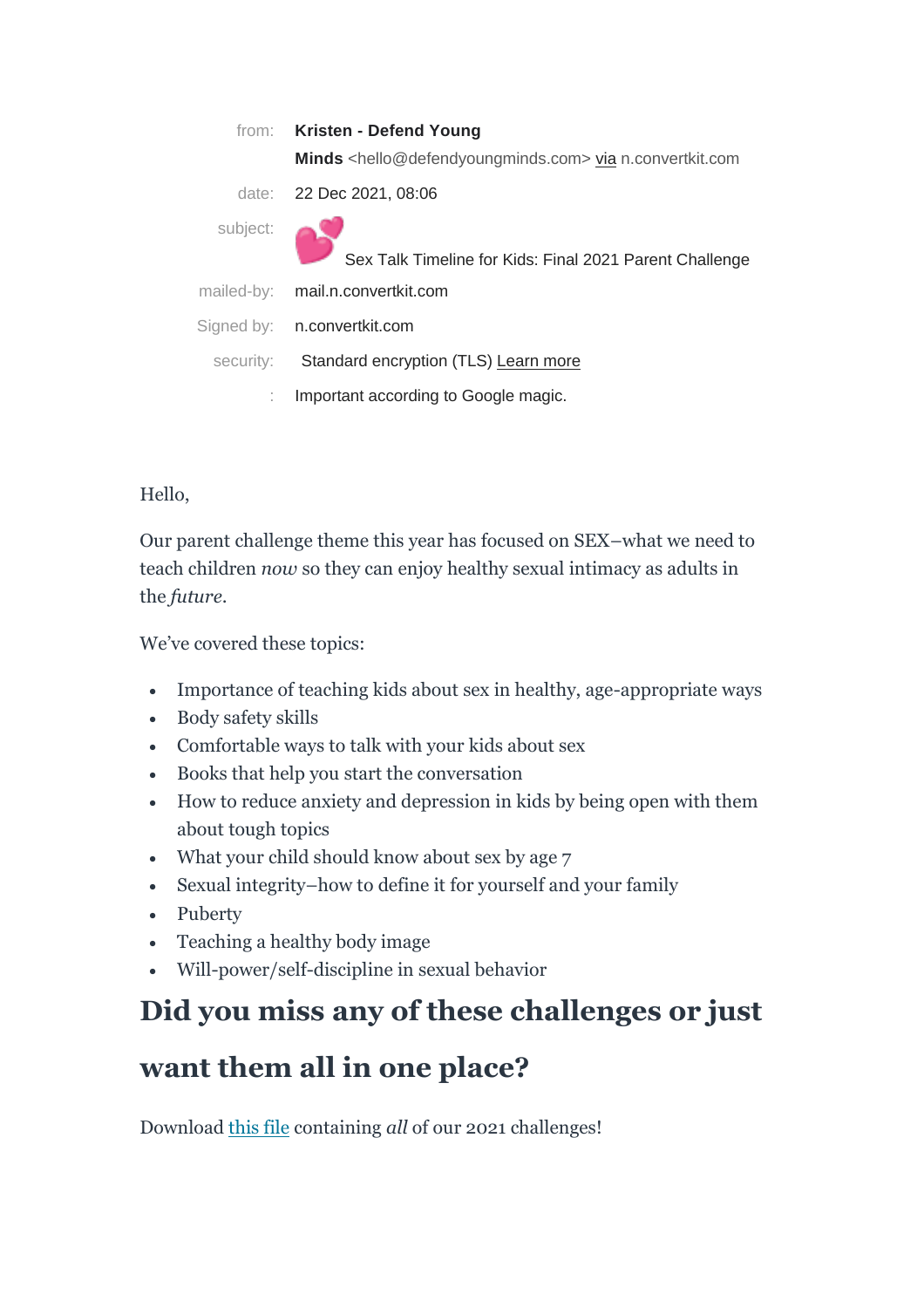# **Age Recommendations for Sex Talk Topics**

In our final parent challenge on sex, we're giving you recommendations on which topics to cover at each age.

### **Babies/Toddlers (Ages 0-2)**

- *Correct* **names** for all body parts (even penis and vagina).
- **Functions** of basic body parts–we see with our eyes, hear with our ears, etc. There's no need to explain the functions of genitals at this point, but emphasizing that all our body parts have a function lays the groundwork for explaining sex in the future.
- **Basic hygiene** and the importance of taking good care of our bodies.

This lets kids know it's ok to talk with their parents about body parts and helps them to better identify those parts for health or injury. See our February Parent Challenge for more info*.*

## **Preschoolers (Ages 3-5)**

- **The difference between good touches and bad touches.** Here's a book we love to help introduce this topic: *[I Said No! A Kid to Kid Guide to](https://click.convertkit-mail.com/wvulvnopr4tghle78ea7/g3hnhwuep3gmvpa3/aHR0cHM6Ly9hbXpuLnRvLzNFWUhpUnk=)  [Keeping Private Parts Private](https://click.convertkit-mail.com/wvulvnopr4tghle78ea7/g3hnhwuep3gmvpa3/aHR0cHM6Ly9hbXpuLnRvLzNFWUhpUnk=)* by Kimberly King. See our February Parent Challenge for more info.
- **Model consent**--if they ask not to be tickled, comply. If they don't want to hug someone, don't force it. Help them understand they need to respect others in the same way. See our October Parent Challenge for more info.
- **Privacy**--this is the age they need to learn that we do some things in private--like showering, using the bathroom, dressing, etc. *(aside from when they need help from someone older to accomplish these tasks).* Also that we only touch our private parts in private (to clean, etc.)- -see [this article](https://click.convertkit-mail.com/wvulvnopr4tghle78ea7/9qhzhdug9p4d7ntz/aHR0cHM6Ly93d3cuZGVmZW5keW91bmdtaW5kcy5jb20vcG9zdC9kby15b3Uta25vdy13aHkta2lkcy1tYXN0dXJiYXRlLXRoZXJhcGlzdC1naXZlcy01LXJlYXNvbnMtdG9wLXRpcHMtaGVhbHRoeS1yZXNwb25zZS1wbGFu) for more. They need to respect others' privacy as well.
- **Model positive body image** in the way you speak about and treat *your own body* as well as theirs. See [this article](https://click.convertkit-mail.com/wvulvnopr4tghle78ea7/3ohphduqz7x3wxbp/aHR0cHM6Ly93d3cuZGVmZW5keW91bmdtaW5kcy5jb20vcG9zdC95b3VyLWRhdWdodGVycy1ib2R5LWltYWdlLWhlYWx0aHktb3Itc2hhbWVmdWwtNC13YXlzLXRvLWNvdW50ZXJhY3QtdG94aWMtbWVkaWE=) for more information as well as our September Parent Challenge.
- **Explain nudity** and when and where nudity is appropriate.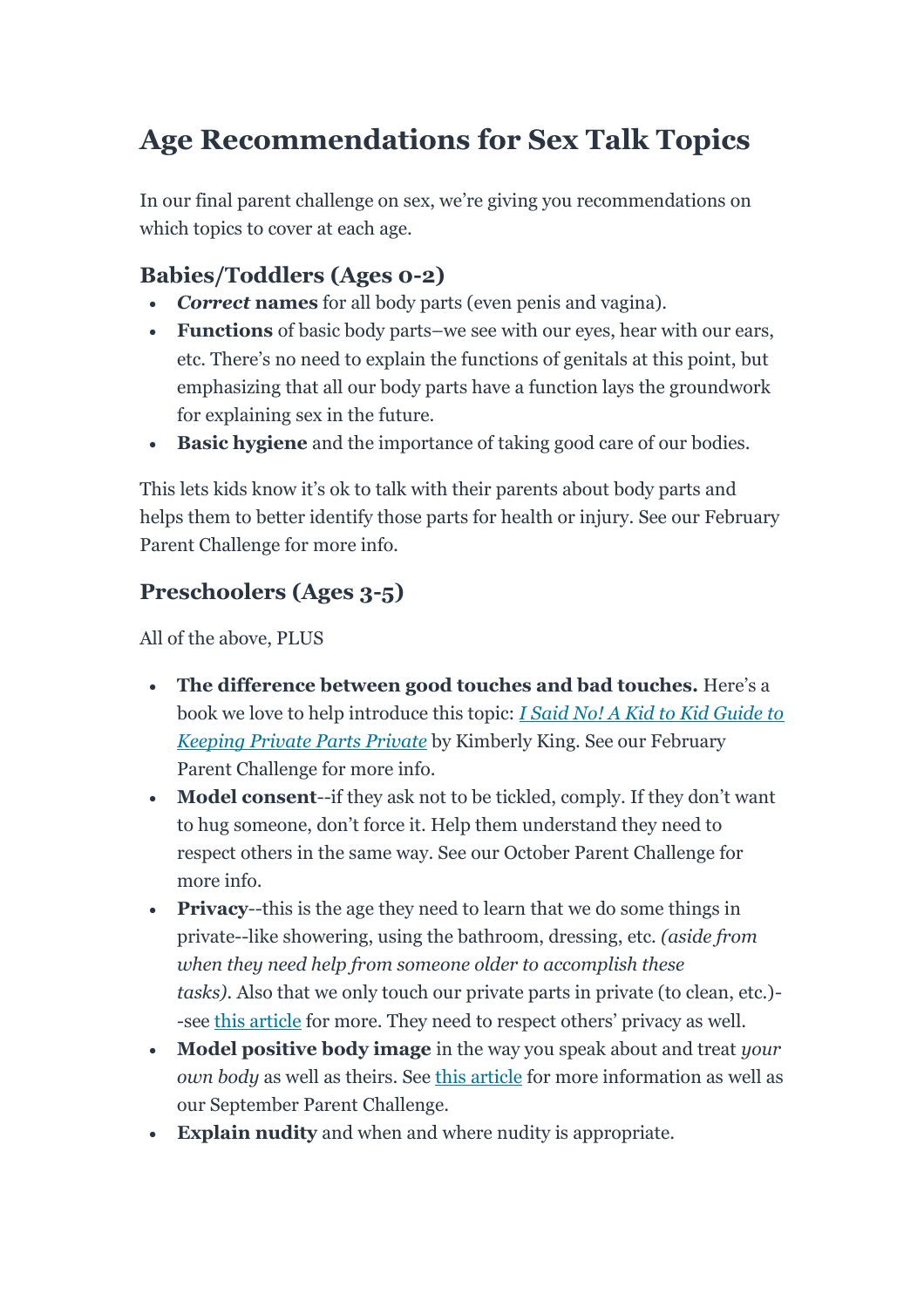- **If they ask where babies come from**, give a simple but truthful answer at the level your child can understand. For help with this explanation, [see our book list](https://click.convertkit-mail.com/wvulvnopr4tghle78ea7/n2hohqunr32vdmu0/aHR0cHM6Ly93d3cuZGVmZW5keW91bmdtaW5kcy5jb20vcG9zdC9sZXRzLXRhbGstYWJvdXQtc2V4LTgtYm9va3MtdG8tcmVhZC10b2dldGhlcg==) for children's books you can read with your child to introduce the topic. See also our March, April, and June parent challenges.
- **Similarities and differences in bodies** (we all have nipples, but we don't all have vaginas).
- **How some pictures are good and some are not**--and what they should do if they see a bad picture. Not only will this help them if they are exposed to pornography, but it also protects them from child predators who often use pornography to groom children. My book, *[Good Pictures](https://click.convertkit-mail.com/wvulvnopr4tghle78ea7/48hvh7u0grwmolfq/aHR0cHM6Ly93d3cuZGVmZW5keW91bmdtaW5kcy5jb20vcHJvZHVjdC9nb29kLXBpY3R1cmVzLWJhZC1waWN0dXJlcy1qcg==)  [Bad Pictures Jr.: A Simple Plan to Protect Young Minds](https://click.convertkit-mail.com/wvulvnopr4tghle78ea7/48hvh7u0grwmolfq/aHR0cHM6Ly93d3cuZGVmZW5keW91bmdtaW5kcy5jb20vcHJvZHVjdC9nb29kLXBpY3R1cmVzLWJhZC1waWN0dXJlcy1qcg==)*, helps parents introduce this topic in an age appropriate way.

### **Big Kids (ages 6-8)**

- **More advanced talks about pornography**--including an ageappropriate definition, how it is harmful, and a plan of action for rejecting it when they are exposed. Not sure where to start? We have three resources for this age group:
	- o **Course:** [Brain Defense: Digital Safety:](https://click.convertkit-mail.com/wvulvnopr4tghle78ea7/wnh2h6urgwmqz6ul/aHR0cHM6Ly93d3cuZGVmZW5keW91bmdtaW5kcy5jb20vYnJhaW4tZGVmZW5zZS9mYW1pbHk=) A fun and easy way to teach your kids ages 8-12 the digital defense skills they need to stay safe online.
	- o **Book:** *[Good Pictures Bad Pictures: Porn-](https://click.convertkit-mail.com/wvulvnopr4tghle78ea7/reh8h9uqx0km8rf6/aHR0cHM6Ly93d3cuZGVmZW5keW91bmdtaW5kcy5jb20vcHJvZHVjdC9nb29kLXBpY3R1cmVzLWJhZC1waWN0dXJlcw==)Proofing Today's Young [Kids](https://click.convertkit-mail.com/wvulvnopr4tghle78ea7/reh8h9uqx0km8rf6/aHR0cHM6Ly93d3cuZGVmZW5keW91bmdtaW5kcy5jb20vcHJvZHVjdC9nb29kLXBpY3R1cmVzLWJhZC1waWN0dXJlcw==)*
	- o **Guide:** *[How to Talk to Kids About Pornography: Quick Start Guide](https://click.convertkit-mail.com/wvulvnopr4tghle78ea7/8ghqh3ug9lwo4mil/aHR0cHM6Ly93d3cuZGVmZW5keW91bmdtaW5kcy5jb20vcHJvZHVjdC9xdWljay1zdGFydC1ndWlkZQ==)*
- **To prepare yourself for when (not** *if***) your child is exposed to pornography**, our guidebook *My Kid Saw Porn—[Now What? A SMART](https://click.convertkit-mail.com/wvulvnopr4tghle78ea7/vqh3hmungpmo5wiw/aHR0cHM6Ly93d3cuZGVmZW5keW91bmdtaW5kcy5jb20vcHJvZHVjdC9zbWFydC1wbGFuLWZvci1wYXJlbnRz)  [Plan for Parents](https://click.convertkit-mail.com/wvulvnopr4tghle78ea7/vqh3hmungpmo5wiw/aHR0cHM6Ly93d3cuZGVmZW5keW91bmdtaW5kcy5jb20vcHJvZHVjdC9zbWFydC1wbGFuLWZvci1wYXJlbnRz)* will give you a reassuring, step-by-step plan, plus tons of guidance from experts.
- **Body safety skills** and how to recognize when someone might be **grooming** them either online or offline. Make sure they understand they shouldn't give personal information (name, age, address, phone number) to strangers online and they should never meet up with them. For more information, see [this article](https://click.convertkit-mail.com/wvulvnopr4tghle78ea7/l2heh6uor3qlgdhg/aHR0cHM6Ly93d3cuZGVmZW5keW91bmdtaW5kcy5jb20vcG9zdC8zLWJpZy1yZWQtZmxhZ3Mtc2V4dWFsLWFidXNl) and our guide *[How to Protect Kids](https://click.convertkit-mail.com/wvulvnopr4tghle78ea7/m2h7h6uoe823rxul/aHR0cHM6Ly93d3cuZGVmZW5keW91bmdtaW5kcy5jb20vcHJvZHVjdC9ib2R5LXNhZmV0eS10b29sa2l0)  [from Sexual Abuse: Body Safety Toolkit](https://click.convertkit-mail.com/wvulvnopr4tghle78ea7/m2h7h6uoe823rxul/aHR0cHM6Ly93d3cuZGVmZW5keW91bmdtaW5kcy5jb20vcHJvZHVjdC9ib2R5LXNhZmV0eS10b29sa2l0)***.** See also our February parent challenge.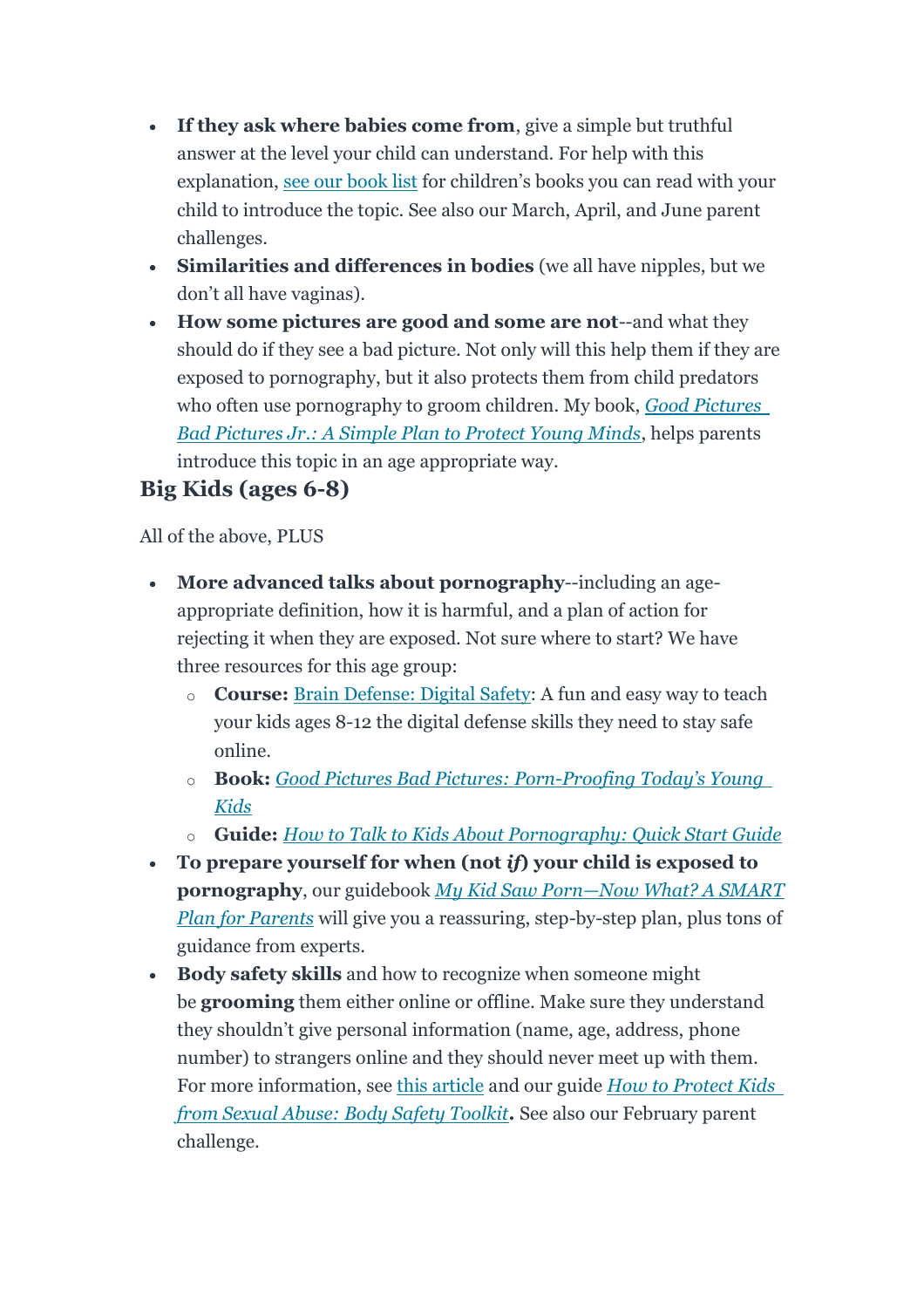- More detailed description of the mechanics of sex. Again, this list [of books](https://click.convertkit-mail.com/wvulvnopr4tghle78ea7/n2hohqunr32vdmu0/aHR0cHM6Ly93d3cuZGVmZW5keW91bmdtaW5kcy5jb20vcG9zdC9sZXRzLXRhbGstYWJvdXQtc2V4LTgtYm9va3MtdG8tcmVhZC10b2dldGhlcg==) can help you approach the topic. See also our March, April and June parent challenges and [this article.](https://click.convertkit-mail.com/wvulvnopr4tghle78ea7/dphehmuq50de33hl/aHR0cHM6Ly93d3cuZGVmZW5keW91bmdtaW5kcy5jb20vcG9zdC83LXRoaW5ncy1zZXZlbi15ZWFyLW9sZC1zaG91bGQta25vdy1sb3ZlLXNleA==)
- **Begin discussing puberty** as children approach the age of 8. Prepare them for the fact that their bodies are getting ready to change to become an adult. See our August parent challenge for more resources on discussing puberty.
- **Gender and sexual identities**--your kids may start to come across these topics at this age. Be open for discussion and teach them to treat others with respect. This helps establish that you are safe to discuss sensitive topics with. Listen to [my interview with Dr. Christy Kane](https://click.convertkit-mail.com/wvulvnopr4tghle78ea7/e0hph0uk40mq99a7/aHR0cHM6Ly93d3cuZGVmZW5keW91bmdtaW5kcy5jb20vcG9zdC90YWxraW5nLXRvLWtpZHMtYWJvdXQtc2V4LXN1cnByaXNpbmctd2F5LXJlZHVjZS1hbnhpZXR5LWRlcHJlc3Npb24=) for more tips.

#### **Tweens (ages 9-12)**

- **Discuss stereotypes/sexism** and the need for mutual respect.
- **Begin discussing harassment**–what it is and how it's not appropriate, what your child should do if they are harassed.
- **Discuss [body safety skills](https://click.convertkit-mail.com/wvulvnopr4tghle78ea7/m2h7h6uoe823rxul/aHR0cHM6Ly93d3cuZGVmZW5keW91bmdtaW5kcy5jb20vcHJvZHVjdC9ib2R5LXNhZmV0eS10b29sa2l0)** with them again to protect them from abuse. See our February parent challenge for more tips!
- **Engage in more discussion about puberty**--what they can expect to happen and what is happening to their bodies and emotions. See also our August parent challenge.
- **Continue with more detailed discussion about sex with more emphasis on the emotional, mental, spiritual side** and *when* it's appropriate. Share your definition of **[sexual integrity.](https://click.convertkit-mail.com/wvulvnopr4tghle78ea7/7qh7h2u0zodwvkt9/aHR0cHM6Ly93d3cuZGVmZW5keW91bmdtaW5kcy5jb20vcG9zdC8zLXdheXMtdG8tZGVmaW5lLXNleHVhbC1pbnRlZ3JpdHktZm9yLXlvdXIta2lkcy1hbmQtd2h5LXlvdS1tdXN0)** Our July Parent Challenge has more information on this topic.
- **Reassure them that you're available and comfortable** with their questions and that the internet isn't a safe or completely accurate place to learn about puberty, sex, etc.
- **Continue to discuss [gender and sexual identities](https://click.convertkit-mail.com/wvulvnopr4tghle78ea7/e0hph0uk40mq99a7/aHR0cHM6Ly93d3cuZGVmZW5keW91bmdtaW5kcy5jb20vcG9zdC90YWxraW5nLXRvLWtpZHMtYWJvdXQtc2V4LXN1cnByaXNpbmctd2F5LXJlZHVjZS1hbnhpZXR5LWRlcHJlc3Npb24=)**--continuing to reinforce that you are a safe person with whom to discuss this topic.
- **Share your guidance on sexual self-discipline and masturbation**–your thoughts and standards. See [this article](https://click.convertkit-mail.com/wvulvnopr4tghle78ea7/9qhzhdug9p4d7ntz/aHR0cHM6Ly93d3cuZGVmZW5keW91bmdtaW5kcy5jb20vcG9zdC9kby15b3Uta25vdy13aHkta2lkcy1tYXN0dXJiYXRlLXRoZXJhcGlzdC1naXZlcy01LXJlYXNvbnMtdG9wLXRpcHMtaGVhbHRoeS1yZXNwb25zZS1wbGFu) for tips on this subject and our October Parent Challenge.
- **Continue to discuss pornography**––our course, books and guides make it easy: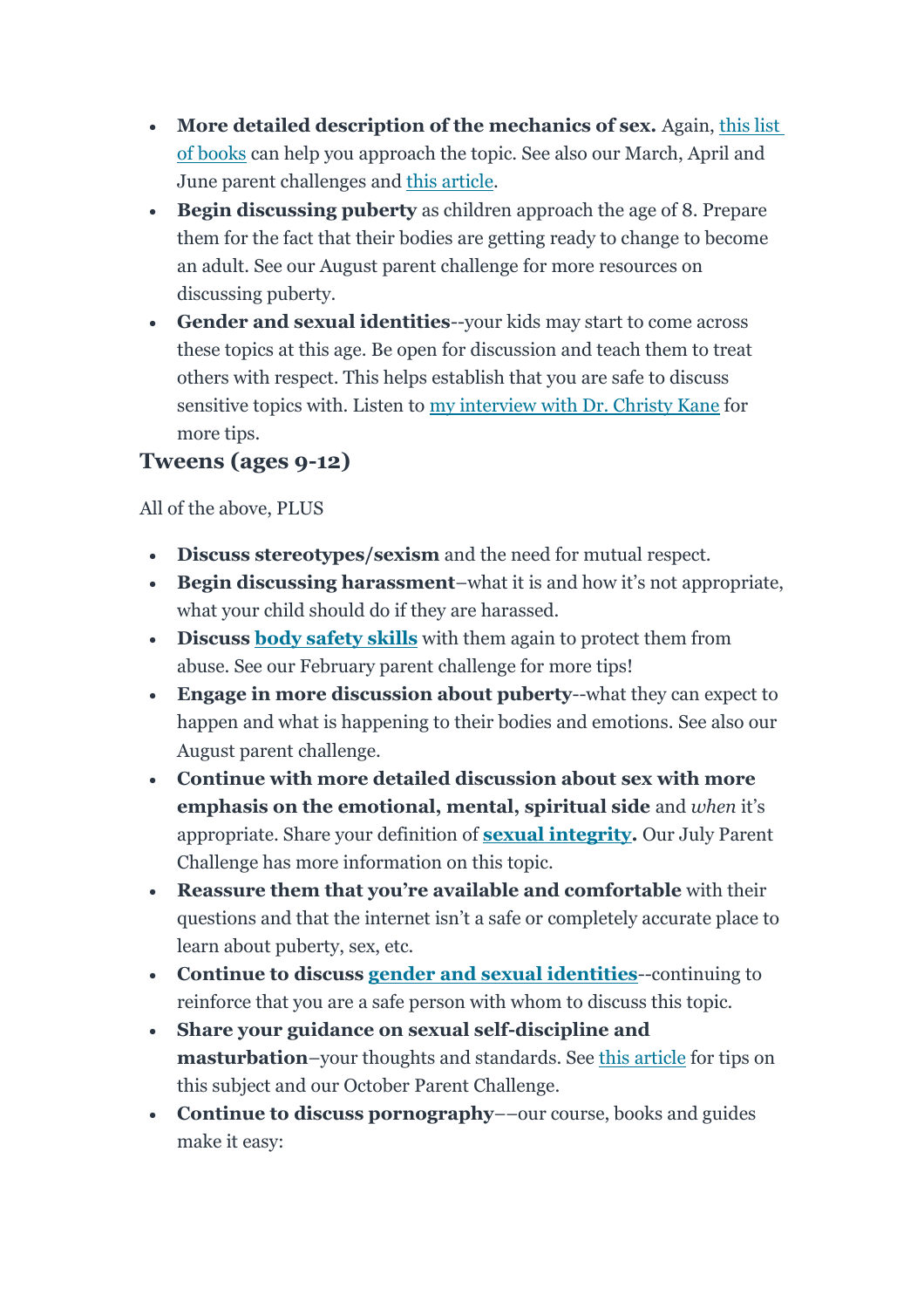- o **Course:** [Brain Defense: Digital Safety:](https://click.convertkit-mail.com/wvulvnopr4tghle78ea7/wnh2h6urgwmqz6ul/aHR0cHM6Ly93d3cuZGVmZW5keW91bmdtaW5kcy5jb20vYnJhaW4tZGVmZW5zZS9mYW1pbHk=) Teach your kids ages 8-12 the skills they need to stay safe online!
- o **Book:** *[Good Pictures Bad Pictures: Porn-](https://click.convertkit-mail.com/wvulvnopr4tghle78ea7/reh8h9uqx0km8rf6/aHR0cHM6Ly93d3cuZGVmZW5keW91bmdtaW5kcy5jb20vcHJvZHVjdC9nb29kLXBpY3R1cmVzLWJhZC1waWN0dXJlcw==)Proofing Today's Young [Kids](https://click.convertkit-mail.com/wvulvnopr4tghle78ea7/reh8h9uqx0km8rf6/aHR0cHM6Ly93d3cuZGVmZW5keW91bmdtaW5kcy5jb20vcHJvZHVjdC9nb29kLXBpY3R1cmVzLWJhZC1waWN0dXJlcw==)*
- o **Guide:** *[How to Talk to Kids About Pornography: Quick Start Guide](https://click.convertkit-mail.com/wvulvnopr4tghle78ea7/8ghqh3ug9lwo4mil/aHR0cHM6Ly93d3cuZGVmZW5keW91bmdtaW5kcy5jb20vcHJvZHVjdC9xdWljay1zdGFydC1ndWlkZQ==)*
- **To prepare yourself for when (not** *if***) your child is exposed to pornography,** our guidebook *[My Kid Saw Porn](https://click.convertkit-mail.com/wvulvnopr4tghle78ea7/vqh3hmungpmo5wiw/aHR0cHM6Ly93d3cuZGVmZW5keW91bmdtaW5kcy5jb20vcHJvZHVjdC9zbWFydC1wbGFuLWZvci1wYXJlbnRz)—Now What? A [SMART Plan for Parents](https://click.convertkit-mail.com/wvulvnopr4tghle78ea7/vqh3hmungpmo5wiw/aHR0cHM6Ly93d3cuZGVmZW5keW91bmdtaW5kcy5jb20vcHJvZHVjdC9zbWFydC1wbGFuLWZvci1wYXJlbnRz)* will provide you with valuable resources to help you navigate this with your child.
- **Talk directly about** *not* **sharing nudes with others.** This may seem like something our kids would know, but you need to talk about it! See [this article](https://click.convertkit-mail.com/wvulvnopr4tghle78ea7/z2hgh7uow35p97sz/aHR0cHM6Ly93d3cuZGVmZW5keW91bmdtaW5kcy5jb20vcG9zdC9zZW5kaW5nLW51ZGVzLXN0YXJ0aW5nLWNvbnZvLWVhcmx5LTMtdGlwcy1zbWFydC1wYXJlbnRz) for more information.
- **Teach healthy body image habits.** As children's bodies start to change, this is an *especially* important time model a **healthy body image**. We recommend parents read *[More Than a Body](https://click.convertkit-mail.com/wvulvnopr4tghle78ea7/p8hehqu9xzrgk5tr/aHR0cHM6Ly9hbXpuLnRvLzNGMHFFUkc=)* by Drs. Lexie and Lindsay Kite for a better understanding of how to approach this topic, especially with girls. *(And watch for our interview with Dr. Lexie Kite early next year!)* See also our September Parent Challenge.

### **Teens (ages 13+)**

- **Share further details about sex with strong emphasis on the emotional, mental, and spiritual side** in addition to the physical side. Elicit questions–have private time set aside to discuss their questions. Do you have difficulty with this topic? See [this article](https://click.convertkit-mail.com/wvulvnopr4tghle78ea7/x0hph3un3wk98lig/aHR0cHM6Ly93d3cuZGVmZW5keW91bmdtaW5kcy5jb20vcG9zdC9tb21zLWRpbGVtbWEtdGVhY2gtaGVhbHRoeS1zZXh1YWwtYXR0aXR1ZGVzLWRvbnQtZW5qb3ktc2V4) and our November Parent Challenge.
- **Continue to share your definition of [sexual integrity](https://click.convertkit-mail.com/wvulvnopr4tghle78ea7/7qh7h2u0zodwvkt9/aHR0cHM6Ly93d3cuZGVmZW5keW91bmdtaW5kcy5jb20vcG9zdC8zLXdheXMtdG8tZGVmaW5lLXNleHVhbC1pbnRlZ3JpdHktZm9yLXlvdXIta2lkcy1hbmQtd2h5LXlvdS1tdXN0)–**including where you stand in regards to masturbation and when its appropriate to have sex**.** See our July Parent Challenge for more info on this topic.
- **Reiterate the importance of consent** for all physical contact, as well as defining **sexual harassment**--both to protect your child from harassment from others as well as preventing them from being the one to harass others.
- **Teach them the differences between healthy and harmful relationships** and red flags to watch out for when dating.
- **Continue discussing [gender and sexual identities.](https://click.convertkit-mail.com/wvulvnopr4tghle78ea7/e0hph0uk40mq99a7/aHR0cHM6Ly93d3cuZGVmZW5keW91bmdtaW5kcy5jb20vcG9zdC90YWxraW5nLXRvLWtpZHMtYWJvdXQtc2V4LXN1cnByaXNpbmctd2F5LXJlZHVjZS1hbnhpZXR5LWRlcHJlc3Npb24=)**
- **Expand the discussion on pornography and [sharing nudes](https://click.convertkit-mail.com/wvulvnopr4tghle78ea7/z2hgh7uow35p97sz/aHR0cHM6Ly93d3cuZGVmZW5keW91bmdtaW5kcy5jb20vcG9zdC9zZW5kaW5nLW51ZGVzLXN0YXJ0aW5nLWNvbnZvLWVhcmx5LTMtdGlwcy1zbWFydC1wYXJlbnRz)**. Help them understand that [pornography does not reflect real or healthy](https://click.convertkit-mail.com/wvulvnopr4tghle78ea7/6qhehoupo7xnv2c9/aHR0cHM6Ly93d3cuZGVmZW5keW91bmdtaW5kcy5jb20vcG9zdC9oZWFsdGh5LXNleC12cy1wb3JuLXNleC03LWNydWNpYWwtY29tcGFyaXNvbnMtdGVhY2gteW91ci1raWQtYmVmb3JlLXh4eC1oaWphY2tzLXRoZWlyLWZ1dHVyZQ==)